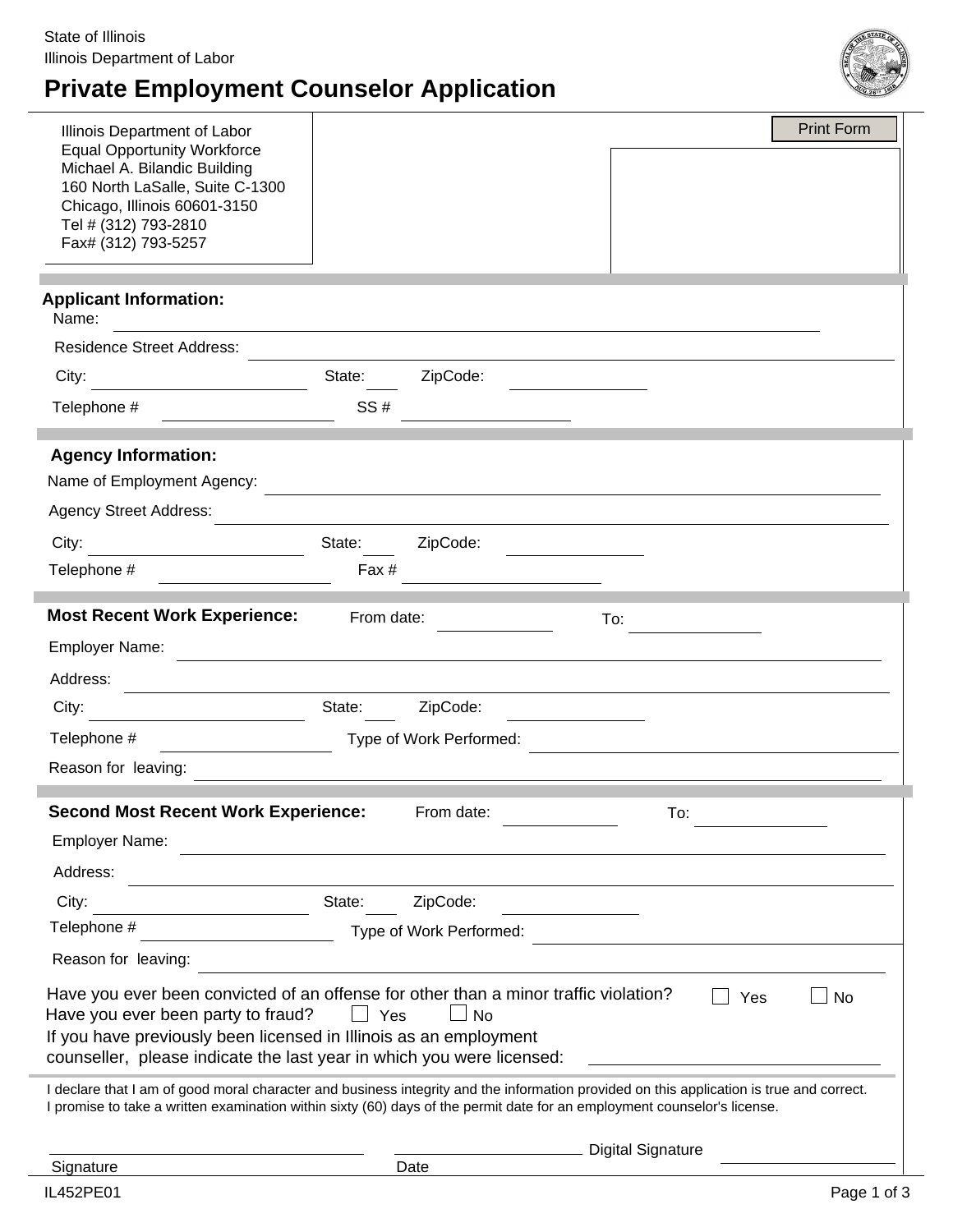

## **Private Employment Counselor Application**

#### **Employment Counselor Affidavit Form**

Chapter 111, Section 904 of the Private Employment Agency Act reads in part: "and said application shall be accompanied by the affidavits of two persons of business or professional integrity, residing within the city or town wherein such applicant resides or intends to conduct his business, and such affiants shall state that they have known the applicant for a period of two years, that the applicant is a person of good moral character."

### **Affiant Number 1:**

| Have you known the applicant for at least two years and is he/she a person of good<br>moral character? $\Box$ Yes<br><b>No</b><br>Do you live in the same town where the applicant lives?<br>Yes<br>No<br>Do you live in the same town in which the agency is located?<br>Yes<br>No |        |                            |  |  |  |  |  |
|-------------------------------------------------------------------------------------------------------------------------------------------------------------------------------------------------------------------------------------------------------------------------------------|--------|----------------------------|--|--|--|--|--|
| The undersigned, being duly sworn, deposes and states that the above answers are true and accurate.                                                                                                                                                                                 |        |                            |  |  |  |  |  |
| <b>Affiant Signature</b>                                                                                                                                                                                                                                                            |        | <b>Printed Name</b>        |  |  |  |  |  |
| <b>Affiant Address:</b>                                                                                                                                                                                                                                                             |        |                            |  |  |  |  |  |
| City:                                                                                                                                                                                                                                                                               | State: | ZipCode:                   |  |  |  |  |  |
| Residence Telephone #                                                                                                                                                                                                                                                               |        | <b>Affiant Occupation:</b> |  |  |  |  |  |
| Name of Business:                                                                                                                                                                                                                                                                   |        |                            |  |  |  |  |  |
| <b>Street Address:</b>                                                                                                                                                                                                                                                              |        |                            |  |  |  |  |  |
| City:                                                                                                                                                                                                                                                                               | State: | ZipCode:                   |  |  |  |  |  |
| Bus.Telephone #                                                                                                                                                                                                                                                                     |        |                            |  |  |  |  |  |

Subscribed and sworn to before me this day of

**Notary Public**